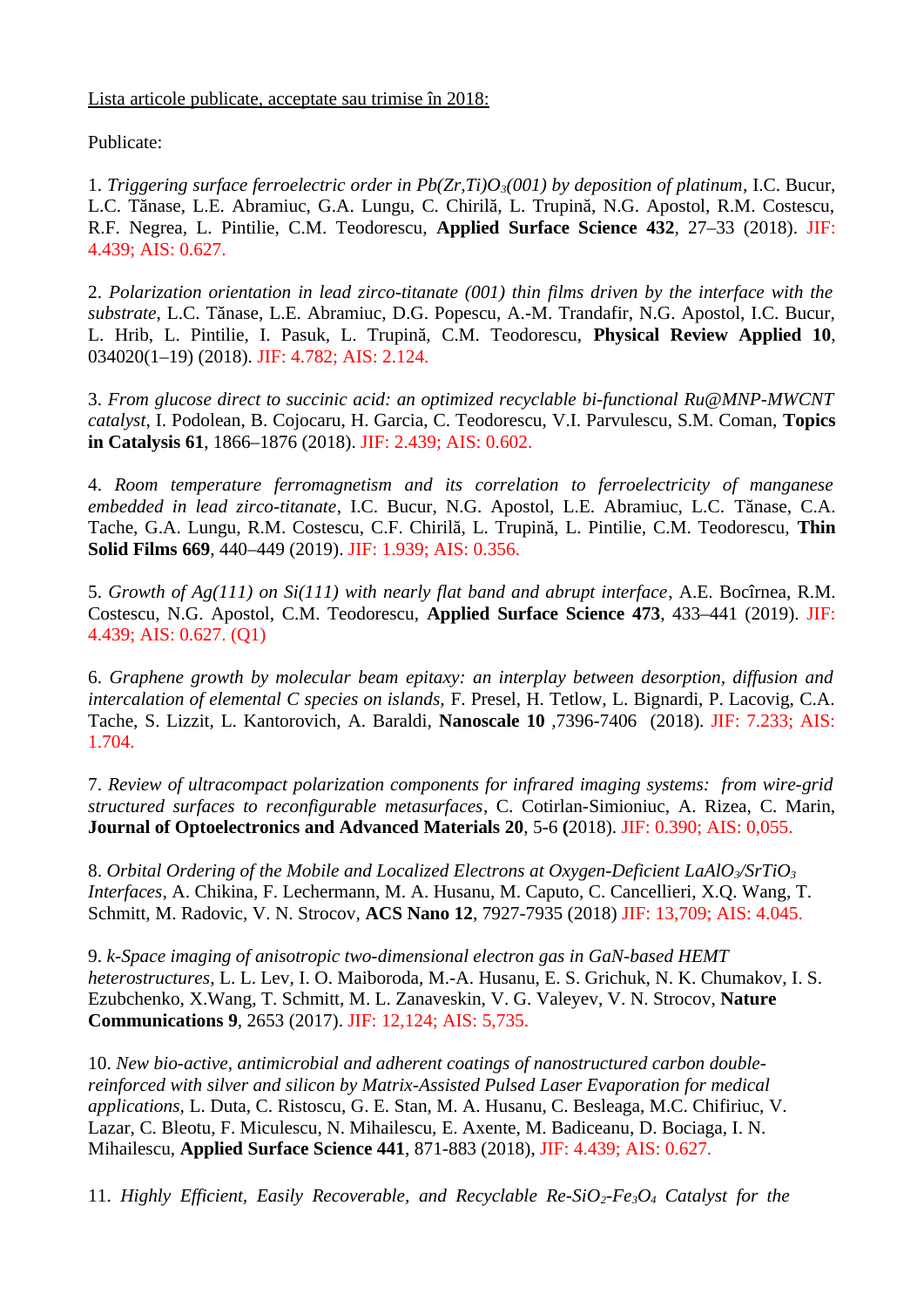*Fragmentation of Lignin*, M. Tudorache, C. Opris, B. Cojocaru, N.G. Apostol, A. Tirsoaga, S.M. Coman, V.I. Parvulescu, B. Duraki, F. Krumeich, J.A. van Bokhoven, **ACS Sustainable Chemistry & Engineering 6**, 9606-9618 (2018). JIF: 6.140; AIS: 1.142.

12. *Epitaxial growth of single-orientation high-quality MoS2 monolayers*, H. Bana, E. Travaglia, L. Bignardi, P. Lacovig, C.E. Sanders, M. Dendzik, M. Michiardi, M. Bianchi, D. Lizzit, F. Presel, D. De Angelis, N. Apostol, P.K. Das, J. Fujii, I. Vobornik, R. Larciprete, A. Baraldi, P. Hofmann, S. Lizzit, **2D Materials 5**, 035012(1-9) (2018). JIF: 7.042; AIS: 2.646.

13. *The adsorption of silicon on an iridium surface ruling out silicene growth*, M. Satta, P. Lacovig, N. Apostol, M. Dalmiglio, F. Orlando, L. Bignardi, H. Bana, E. Travaglia, A. Baraldi, S. Lizzit, R. Larciprete, **Nanoscale 10**, 7085-7094 (2018). JIF: 7.233; AIS: 1.704.

14. *Spirobifluorene-based porous organic polymers as efficient porous support for Pd and Pt for the selective hydrogenations*, M. Trandafir, L. Pop, N. D. Hadade, I. Hristea, C.M. Teodorescu, F. Krumeich, J. A. van Bokhoven, I. Grosu, V. I. Parvulescu, **ChemCatChem 11**, 538-549 (2019). JIF: 4.674; AIS: 1.055.

15. *Large positive linear magnetoresistance in the two-dimensional t(2g) electron gas at the EuO/SrTiO3 interface,* K. J. Kormondy, L. Y. Gao, X. Li, S. R. Lu, A. B. Posadas, S. D. Shen, M. Tsoi, M. C. McCartney, D. J. Smith, J. S. Zhou, L. L. Lev, M. A. Husanu, V. N. Strocov, A. A. Demkov, **Scientific Reports 8**, 7721(1-9) (2018). JIF: 4.122; AIS: 1.356.

16. *An X-ray photoelectron spectroscopy depth profile study on the InGeNi/(110) cleaved GaAs structure,* C. C. Negrila, M. F. Lazarescu, C. Logofatu, R. V. Ghita, C. Cotirlan, **Materials Science in Semiconductor Processing 82**, 62–66, (2018). JIF: 2.593; AIS: 0.379.

17. *Development of Zinc-Doped Hydroxyapatite by Sol-Gel Method for Medical Applications,* C. C. Negrila, M. V. Predoi, S. L. Iconaru, D. Predoi, **Molecules 23,** 2986, (2018). JIF: 3.098; AIS: 0.631.

18. *Surface States-and Field-Effects at GaAs(100) Electrodes in Sodium Dodecyl Sulfate Acid Solution,* M. Enache, C. Negrila, M. Anastasescu, G. Dobrescu, M. F. Lazarescu, V. Lazarescu, **Journal of The Electrochemical Society, 165 (4),** H3008-H3017, (2018). JIF: 3.662; AIS: 0.726.

19. *The improvement of SiO2 nanotubes electrochemical behavior by hydrogen atmosphere thermal treatment,* N. Spataru, C. Anastasescu, M. M. Radu, I. Balint, C. Negrila, T. Spataru, A. Fujishima, **Applied Surface Science 444**, 216–223, (2018). JIF: 4.439; AIS: 0.627.

20. *Investigation of sol-gel derived BaCl2:Eu2+ luminescent nanophosphor and the corresponding PVP@BaCl2:Eu2+ polymer nanocomposite,* C. E. Secu, C. Negrila, M. Secu, **J. Phys. D: Appl. Phys. 51,** 305302, (2018). JIF: 2.373; AIS: 0.696.

21. *Ambiguous Role of Growth-Induced Defects on the Semiconductor to-Metal Characteristics in Epitaxial VO2/TiO2 Thin Films,* C. N. Mihailescu, E. Symeou, E. Svoukis, R. F. Negrea, C. Ghica, V. Teodorescu, L. C. Tanase, C. Negrila, J. Giapintzakis, **ACS Appl. Mater. Interfaces 10**, 14132−14144, (2018). JIF: 8.097; AIS: 1.634.

22. *Photocatalytic activity of wool fabrics deposited at low temperaturewith ZnO or TiO<sup>2</sup> nanoparticles: Methylene blue degradation as a test reaction*, L. Frunza, L. Diamandescu, I. Zgura, S. Frunza, C. P. Ganea, C. C. Negrila, M. Enculescu, M. Birzu, **Catalysis Today 306,** 251–259, (2018). JIF: 4.667; AIS: 0.868.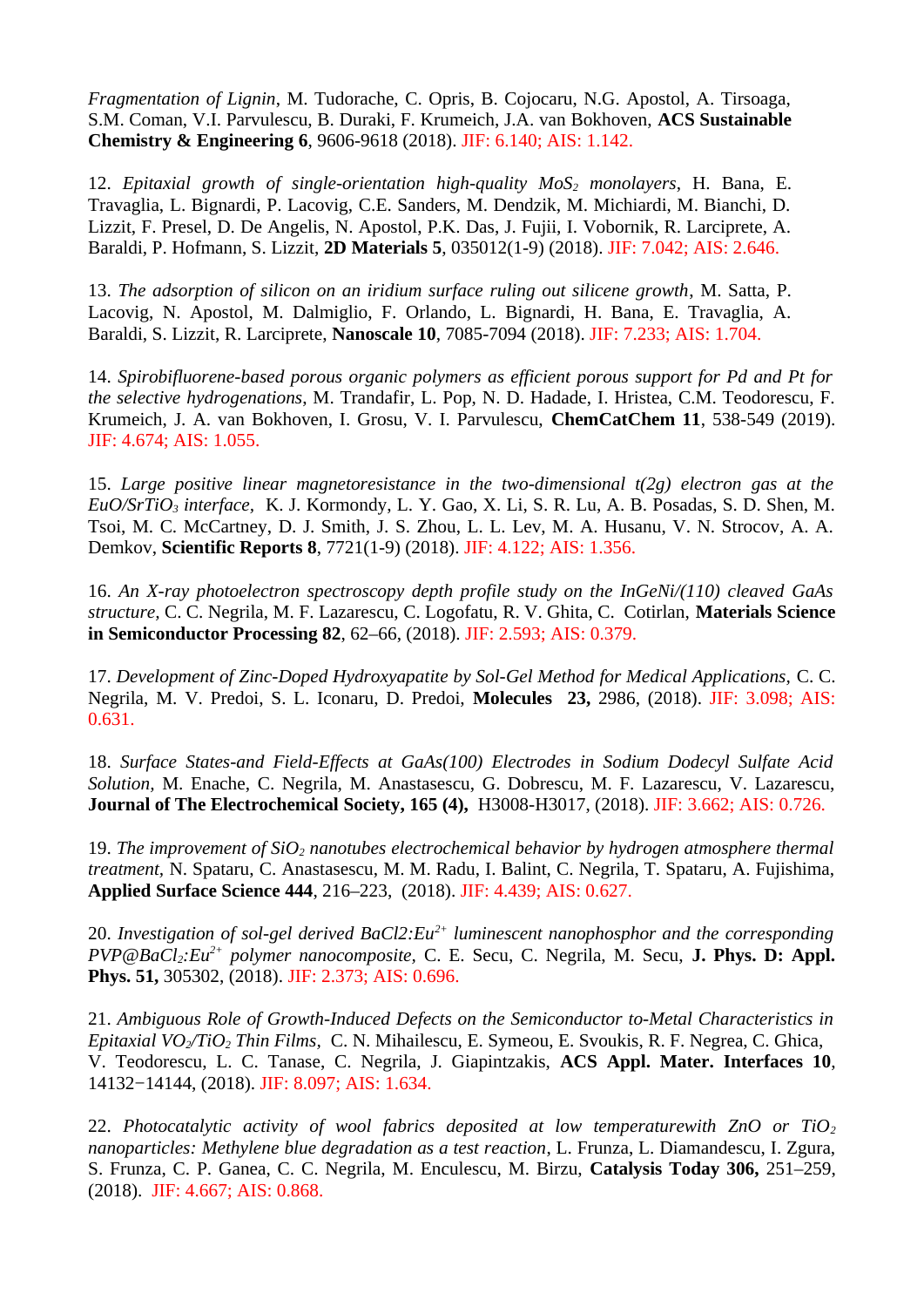23. *Functional properties improvement of Ag-ZnO thin films using Inconel 600 interlayer produced by electron beam evaporation technique,* M. V. Lungu, A. Sobetkii, A. A. Sobetkii, D. Pătroi, P. Prioteasa, I. Iona, C. C. Negrilă, M. C. Chifiriuc, **Thin Solid Films 667**, 76–87, (2018). JIF: 1.939; AIS: 0.356.

24. *Influence of Mn content on the catalytic properties of Cu-(Mn)-Zn-Mg-Al mixed oxides derived from LDH precursors in thetotal oxidation of methane,* M. Raciulete, G. Layrac, F. Papa, C. Negrila, D Tichit, I. C. Marcu, **Catalysis Today 306**, 276–286, (2018). JIF: 4.667; AIS: 0.868.

25. *Particularities of photocatalysis and formation of reactive oxygen species on insulators and semiconductors: cases of SiO2, TiO2 and their composite SiO2-TiO2,* C. Anastasescu, C. Negrila, D.G. Angelescu, I. Atkinson, M. Anastasescu, N. Spataru, M. Zaharescu, I. Balint, **Catalysis Science & Technology**, 8 (21), 5657-5668, (2018). JIF: 5.365; AIS:1.105.

26. *Enhanced UV- and visible-light driven photocatalytic performances and recycling properties of graphene oxide/ZnO hybrid layers,* E. György, C. Logofatu, Á.l P. del Pino, A. Datcu, O. Pascu, R. Ivan, **Ceramics International 44,** 1826–1835 (2018). JIF: 3.057; AIS: 0.437.

27. *Synthesis of graphene-based photocatalysts for water splitting by laser-induced doping with ionic liquids,* A. P. del Pino , A. Gonzalez-Campo , S.. Giraldo , J. Peral , E. Gyorgy , C. Logofatu, A. J. deMello, J. Puigmartí-Luis, **Carbon 130,** 48-58 (2018) JIF: 7.082; AIS: 1.390.

28. *Low energy electron irradiation of carbon thin films,* O. Pacala, I. Ciuca,C. Logofatu, S. Polosan, **Mater. Res. Express 5,** 055607(1-6) (2018). JIF: 1.151; AIS: 0,239.

29. *Reactive laser synthesis of nitrogen doped hybrid graphene-based electrodes for energy storage ,* A. P. del Pino, A. M. Villarroya, A. Chuquitarqui, C. Logofatu, D. Tonti, E. Gyorgy , **J. Mater. Chem. A 6,** 16074-16086 (2018). JIF: 9.931; AIS: 1.868.

30. *Reduced graphene oxide/iron oxide nanohybrid flexible electrodes grown by laser-based technique for energy storage applications,* A. Queraltó, A. Pérez del Pino, C. Logofatu, A. Datcu, R. Amade, E. Bertran-Serrad, E. György, **Ceramics International 44,** 20409–20416 (2018). JIF: 3.057; AIS: 0.437.

31. *Enhanced photoconductivity of SiGe nanocrystals in SiO2 driven by mild Annealing,* M. T. Sultana, A. Manolescu, J. T. Gudmundsson, K.n Torfason, G. A. Nemnes, I. Stavarache, C. Logofatu, V. S. Teodorescu, M. L. Ciurea, H. G. Svavarsson, **Applied Surface Science 469,** 870– 878, (2019**)** JIF: 4.439; AIS: 0.627.

32. *UV–vis light induced photocatalytic activity of TiO2/graphene oxide nanocomposite coatings,* A. Datcu, M.L. Mendoza, A. Pérez del Pino, C. Logofatu, E. György, **Catalysis Today 81**, 321– 322 (2019). JIF: 4.667; AIS: 0.868.

33. *Laser-induced synthesis and photocatalytic properties of hybrid organic–inorganic composite layers,* R. Ivan , C. Popescu, A. P. del Pino , I. Yousef , C. Logofatu, E. Gyorgy, **Journal of Materials Science 54,** 3927-3941 (2019). JIF: 2.993; AIS: 0.554.

34. *The Cu and Zn-complexes catalyzed methanolysis of the chemical warfare agents soman, sarin and VX*, N. Petrea, R. Petre, A. Pretorian, C.N. Toader, V. Somoghi, F. Neatu, M. Florea, S. Neatu, **Comptes Rendus Chimie 21**, 339-345 (2018). JIF: 1.877; AIS: 0.290.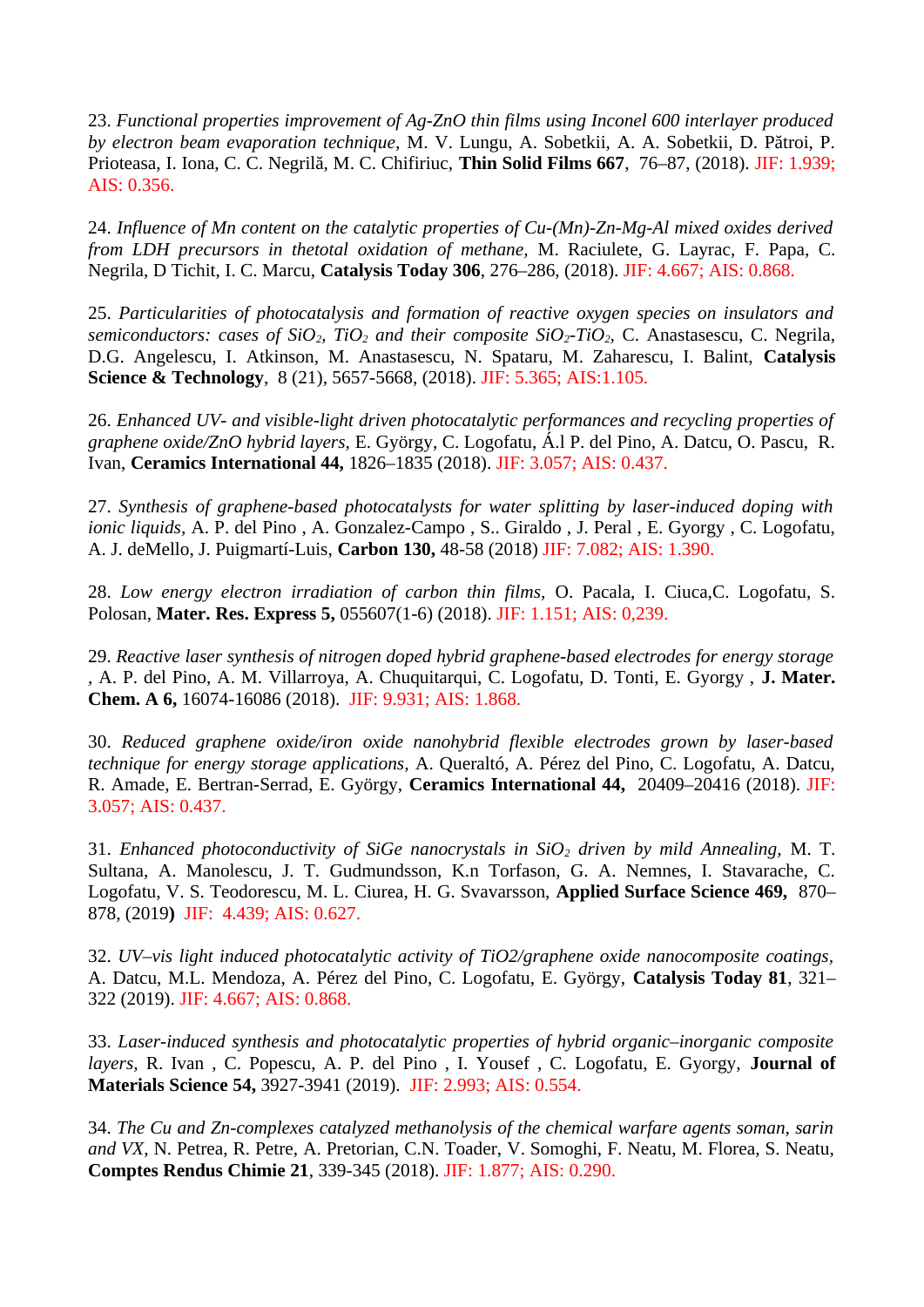35. *Selective catalytic oxidation reaction of p-xylene on manganese-iron mixed oxide materials*, S. Nicolae, F. Neatu, M. Florea, **Comptes Rendus Chimie 21**, 354-361 (2018). JIF: 1.877; AIS: 0.290.

36. *Doped ceria prepared by precipitation route for solid oxide fuel cells operated on methane*, M. Florea, F. Matei-Rutkovska, G. Postole, A. Urda, F. Neatu, V. I. Parvulescu, P. Gelin, **Catalysis Today** 306, 166-171 (2018). JIF: 4.667; AIS: 0.868.

37. *Influence of Gd and Pr doping on the properties of ceria: Texture, structure, redox behaviour and reactivity in CH4/H2O reactions in the presence of H2S*, M. Florea, G. Postole, F. Matei-Rutkovska, A. Urda, F. Neatu, L. Massin, P. Gelin, **Catalysis Science & Technology 8**, 1333-1348 (2018). JIF: 5.365; AIS: 1.105.

38. *Thermal behaviour of sym-octahydroacridines and their corresponding N(10)-oxides*, M. Marinescu, F. Potmischil, M. Florea, C. Constantinescu, **Journal of Thermal Analysis and Calorimetry 131**, 117-125 (2018). JIF: 2.209; AIS: 0.279.

39. *Alternative valorization of red mud waste as functional materials with catalytic activity for sulfide oxidation in wastewater*, A. Cruceanu, R. Zăvoianu, O. D. Pavel, M. Florea, L. Mara, **International Journal of Environmental Science and Technology 15**, 895-908 (2018). JIF: 2.037; AIS: 0.374.

40. *Heavy doping ceria by wet impregnation: A viable alternative to bulk doping approaches*, M. Florea, D. Avram, A. Maraloiu, B. Cojocaru, C. Tiseanu, **Nanoscale 10**, 18043-18054 (2018). JIF: 7.233; AIS: 1.704.

41. *Engineering active sites on reduced graphene oxide by hydrogen plasma irradiation: mimicking bifunctional metal/supported catalysts in hydrogenation reactions*, A. Primo, A. Franconetti, M. Magureanu, N. B. Mandache, C. Bucur, C. Rizescu, B. Cojocaru, V. I. Parvulescu, H. Garcia, **Green Chemistry 20**, 2611-2623 (2018). JIF: 8.586; AIS: 1.581.

42. *Efficient glucose dehydration to HMF onto Nb-BEA catalysts*, N. Candu, M. El Fergani, M. Verziu, B. Cojocaru, B. Jurca, N. Apostol, C. Teodorescu, V.I. Parvulescu, S.M. Coman, **Catalysis Today**, *accepted* (2018). DOI: 10.1016/j.cattod.2018.08.004. JIF: 4.667; AIS: 0.868.

43. *Next frontiers in cleaner synthesis: 3D printed graphene-supported CeZrLa mixed-oxide nanocatalyst for CO2 utilisation and direct propylene carbonate production*, V. Middelkoop, T. Slater, M. Florea, F. Neatu, S. Danaci, V. Onyenkeadi, K. Boonen, B. Saha, I. -A. Baragau, S. Kellici, **Journal of Cleaner Production 214**, 606-614 (2019). JIF: 5.651; AIS: 0.815.

44. *Near infrared emission properties of Er doped cubic sesquioxidesunder near-infrared upconversion and X-ray excitation*, D. Avram, I. Tiseanu, B. S. Vasile, M. Florea, C. Tiseanu, **Scientific Reports 8**, 18033 (2018). JIF: 4.122; AIS: 1.356.

45. *Bimodal mesoporous NiO/CeO2-δ-YSZ with enhanced carbon tolerance in catalytic partial oxidation of methane - potential IT-SOFCs anode*, S. Somacescu, N. Cioatera, P. Osiceanu, J. M. Calderon-Moreno, C. Ghica, F. Neatu, M. Florea, **Applied Catalysis B-Environmental 241**, 393- 406, (2019). JIF: 7.233; AIS: 1.704. (Q1)

Capitol Carte: